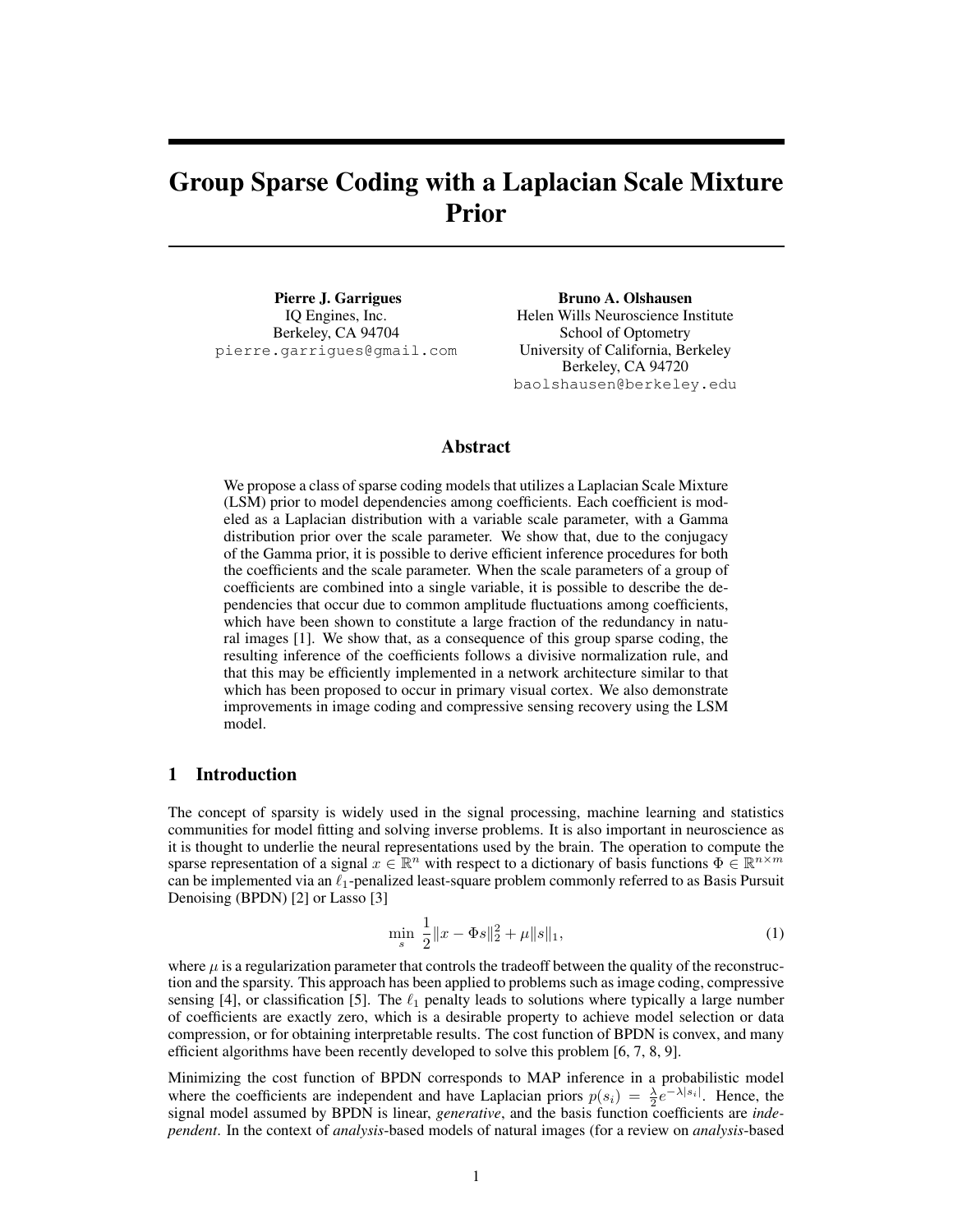and *synthesis*-based or *generative* models see [10]), it has been shown that the linear responses of natural images to Gabor-like filters have kurtotic histograms, and that there can be strong dependencies among these responses in the form of common amplitude fluctuations [11, 12, 13, 14]. It has also been observed in the context of *generative* image models that the inferred sparse coefficients exhibit pronounced statistical dependencies [15, 16], and therefore the independence assumption is violated. It has been proposed in block- $\ell_1$  methods to account for dependencies among the coefficients by dividing them into subspaces such that dependencies within the subspaces are allowed, but not across the subspaces [17] . This approach can produce blocking artifacts and has recently been generalized to overlapping subspaces in [18]. Another approach is to only allow certain configurations of active coefficients [19].

We propose in this paper a new class of prior on the basis function coefficients that makes it possible to model their statistical dependencies in a probabilistic *generative* model, whose inferred representations are more sparse than those obtained with the factorial Laplacian prior, and for which we have efficient inference algorithms. Our approach consists of introducing for each coefficient a hyperprior on the inverse scale parameter  $\lambda_i$  of the Laplacian distribution. The coefficient prior is thus a mixture of Laplacian distributions which we denote "Laplacian Scale Mixture" (LSM), which is an analogy to the Gaussian scale mixture (GSM) [12]. Higher-order dependencies of feedforward responses of wavelet coefficients [12] or basis functions learned using independent component analysis [14] have been captured using GSMs, and we extend this approach to a *generative* sparse coding model using LSMs.

We define the Laplacian scale mixture in Section 2, and we describe the inference algorithms in the resulting sparse coding models with an LSM prior on the coefficients in Section 3. We present an example of a factorial LSM model in Section 4, and of a non-factorial LSM model in Section 5 that is particularly well suited to signals having the "group sparsity" property. We show that the nonfactorial LSM results in a divisive normalization rule for inferring the coefficients. When the groups are organized topographically and the basis is trained on natural images, the resulting model resembles the neighborhood divisive normalization that has been hypothesized to occur in visual cortex. We also demonstrate that the proposed LSM inference algorithm provides superior performance in image coding and compressive sensing recovery.

## 2 The Laplacian Scale Mixture distribution

A random variable  $s_i$  is a Laplacian scale mixture if it can be written  $s_i = \lambda_i^{-1} u_i$ , where  $u_i$  has a Laplacian distribution with scale 1, i.e.  $p(u_i) = \frac{1}{2}e^{-|u_i|}$ , and the multiplier variable  $\lambda_i$  is a positive random variable with probability  $p(\lambda_i)$ . We also suppose that  $\lambda_i$  and  $u_i$  are independent. Conditioned on the parameter  $\lambda_i$ , the coefficient  $s_i$  has a Laplacian distribution with inverse scale  $\lambda_i$ , i.e.  $p(s_i|\lambda_i) = \frac{\lambda_i}{2}e^{-\lambda_i|s_i|}$ . The distribution over  $s_i$  is therefore a continuous mixture of Laplacian distributions with different inverse scales, and it can be computed by integrating out  $\lambda_i$ 

$$
p(s_i) = \int_0^\infty p(s_i | \lambda_i) p(\lambda_i) d\lambda_i = \int_0^\infty \frac{\lambda_i}{2} e^{-\lambda_i |s_i|} p(\lambda_i) d\lambda_i.
$$

Note that for most choices of  $p(\lambda_i)$  we do not have an analytical expression for  $p(s_i)$ . We denote such a distribution a Laplacian Scale Mixture (LSM). It is a special case of the Gaussian Scale Mixture (GSM) [12] as the Laplacian distribution can be written as a GSM.

## 3 Inference in a sparse coding model with LSM prior

We propose the linear generative model

$$
x = \Phi s + \nu = \sum_{i=1}^{m} s_i \varphi_i + \nu,
$$
\n(2)

where  $x \in \mathbb{R}^n$ ,  $\Phi = [\varphi_1, \dots, \varphi_m] \in \mathbb{R}^{n \times m}$  is an overcomplete transform or basis set, and the columns  $\varphi_i$  are its basis functions.  $\nu \sim \mathcal{N}(0, \sigma^2 I_n)$  is small Gaussian noise. The coefficients are endowed with LSM distributions. They can be used to reconstruct  $x$  and are called the *synthesis* coefficients.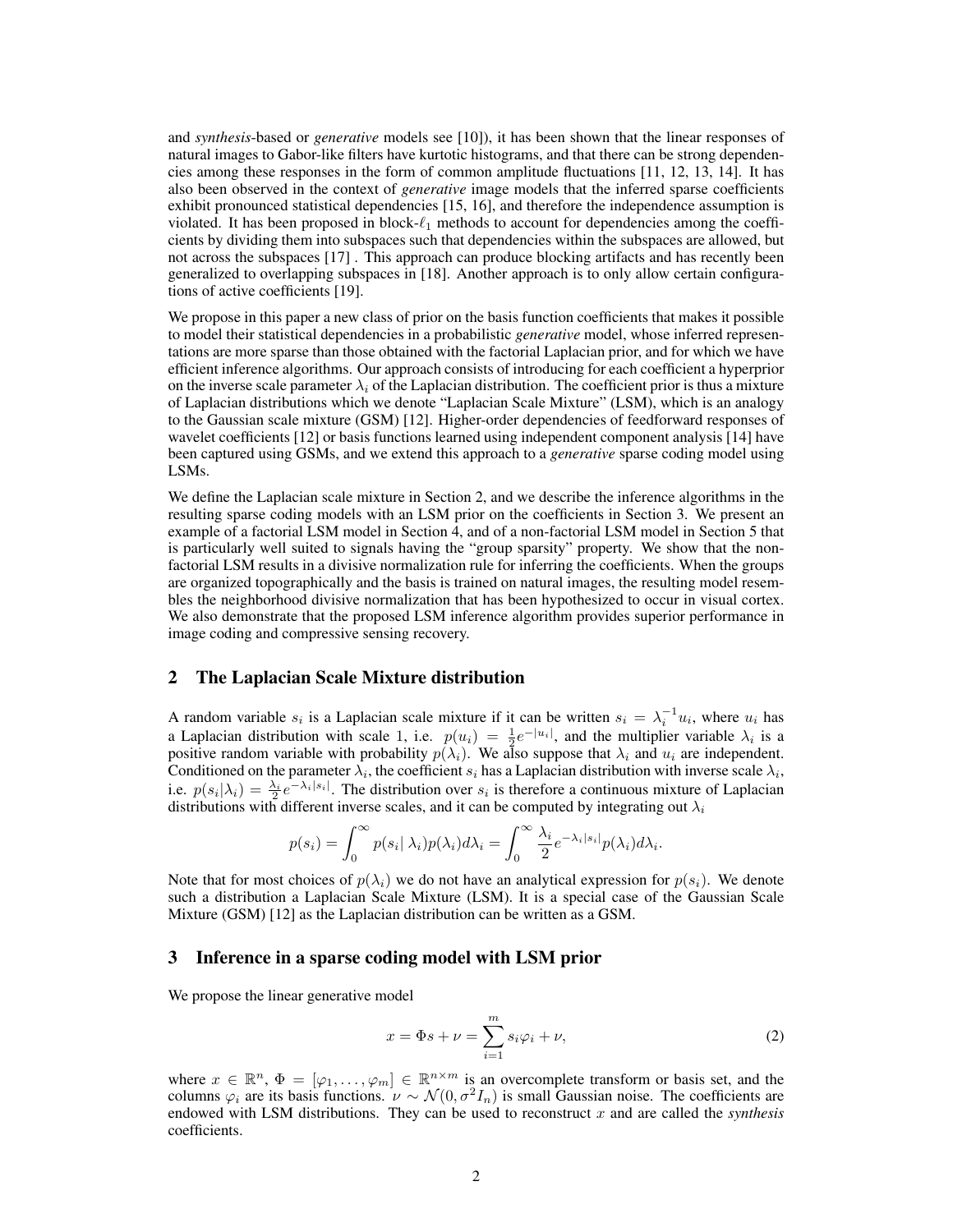Given a signal x, we wish to infer its sparse representation s in the dictionary  $\Phi$ . We consider in this section the computation of the maximum a posteriori (MAP) estimate of the coefficients s given the input signal x. Using Bayes' rule we have  $p(s | x) \propto p(x | s)p(s)$ , and therefore the MAP estimate  $\hat{s}$  is given by

$$
\hat{s} = \underset{s}{\arg\min} \left\{ -\log p(s \mid x) \right\} = \underset{s}{\arg\min} \left\{ -\log p(x \mid s) - \log p(s) \right\}.
$$
 (3)

In general it is difficult to compute the MAP estimate with an LSM prior on s since we do not necessarily have an analytical expression for the log-likelihood log  $p(s)$ . However, we can compute the *complete* log-likelihood  $\log p(s, \lambda)$  analytically

$$
\log p(s,\lambda) = \log p(s \mid \lambda) + \log p(\lambda) = -\lambda_i |s_i| + \log \frac{\lambda_i}{2} + \log p(\lambda).
$$

Hence, if we also observed the latent variable  $\lambda$ , we would have an objective function that can be maximized with respect to s. The standard approach in machine learning when confronted with such a problem is the Expectation-Maximization (EM) algorithm, and we derive in this Section an EM algorithm for the MAP estimation of the coefficients. We use Jensen's inequality and obtain the following upper bound on the posterior likelihood

$$
-\log p(s \mid x) \le -\log p(x \mid s) - \int_{\lambda} q(\lambda) \log \frac{p(s, \lambda)}{q(\lambda)} d\lambda := \mathcal{L}(q, s),\tag{4}
$$

which is true for any probability distribution  $q(\lambda)$ . Performing coordinate descent in the auxiliary function  $\mathcal{L}(q, s)$  leads to the following updates that are usually called the E step and the M step.

**E Step** 
$$
q^{(t+1)} = \arg\min_{q} \mathcal{L}(q, s^{(t)})
$$
 (5)

$$
\mathbf{M Step} \qquad s^{(t+1)} = \underset{s}{\arg\min} \ \mathcal{L}(q^{(t+1)}, s) \tag{6}
$$

Let  $\langle \cdot \rangle_q$  denote the expectation with respect to  $q(\lambda)$ . The M Step (6) simplifies to

$$
s^{(t+1)} = \underset{s}{\text{arg min}} \frac{1}{2\sigma^2} \|x - \Phi s\|_2^2 + \sum_{i=1}^m \langle \lambda_i \rangle_{q^{(t+1)}} |s_i|,\tag{7}
$$

which is a least-square problem regularized by a weighted sum of the absolute values of the coefficients. It is a quadratic program very similar to BPDN, and we can therefore use efficient algorithms developed for BPDN that take advantage of the sparsity of the solution. This presents a significant computational advantage over the GSM prior where the inferred coefficients are not exactly sparse.

We have equality in the Jensen inequality if  $q(\lambda) = p(\lambda | s)$ . The inequality (4) is therefore tight for this particular choice of q, which implies that the E step reduces to  $q^{(t+1)}(\lambda) = p(\lambda | s^{(t)})$ . Note that in the M step we only need to compute the expectation of  $\lambda_i$  with respect to the maximizing distribution in the E step. Hence we only need to compute the sufficient statistics

$$
\langle \lambda_i \rangle_{p(\lambda|s^{(t)})} = \int_{\lambda} \lambda_i \ p(\lambda \mid s^{(t)}) d\lambda. \tag{8}
$$

Note that the posterior of the multiplier given the coefficient  $p(\lambda | s)$  might be hard to compute. We will see in Section 4.1 that it is tractable if the prior on  $\lambda$  is factorial and each  $\lambda_i$  has a Gamma distribution, as the Laplacian distribution and the Gamma distribution are conjugate. We can apply the efficient algorithms developed for BPDN to solve (7). Furthermore, warm-start capable algorithms are particularly interesting in this context as we can initialize the algorithm with  $s^{(t)}$ , and we do not expect the solution to change much after a few iterations of EM.

## 4 Sparse coding with a factorial LSM prior

We propose in this Section a sparse coding model where the distribution of the multipliers is factorial, and each multiplier has a Gamma distribution, i.e.  $p(\lambda_i) = (\beta^{\alpha}/\Gamma(\alpha))\lambda_i^{\alpha-1}e^{-\beta\lambda_i}$ , where  $\alpha$  is the shape parameter and  $\beta$  is the inverse scale parameter. With this particular choice of a prior on the multiplier, we can compute the probability distribution of  $s_i$  analytically:

$$
p(s_i) = \frac{\alpha \beta^{\alpha}}{2(\beta + |s_i|)^{\alpha + 1}}.
$$

This distribution has heavier tails than the Laplacian distribution. The graphical model corresponding to this generative model is shown in Figure 1.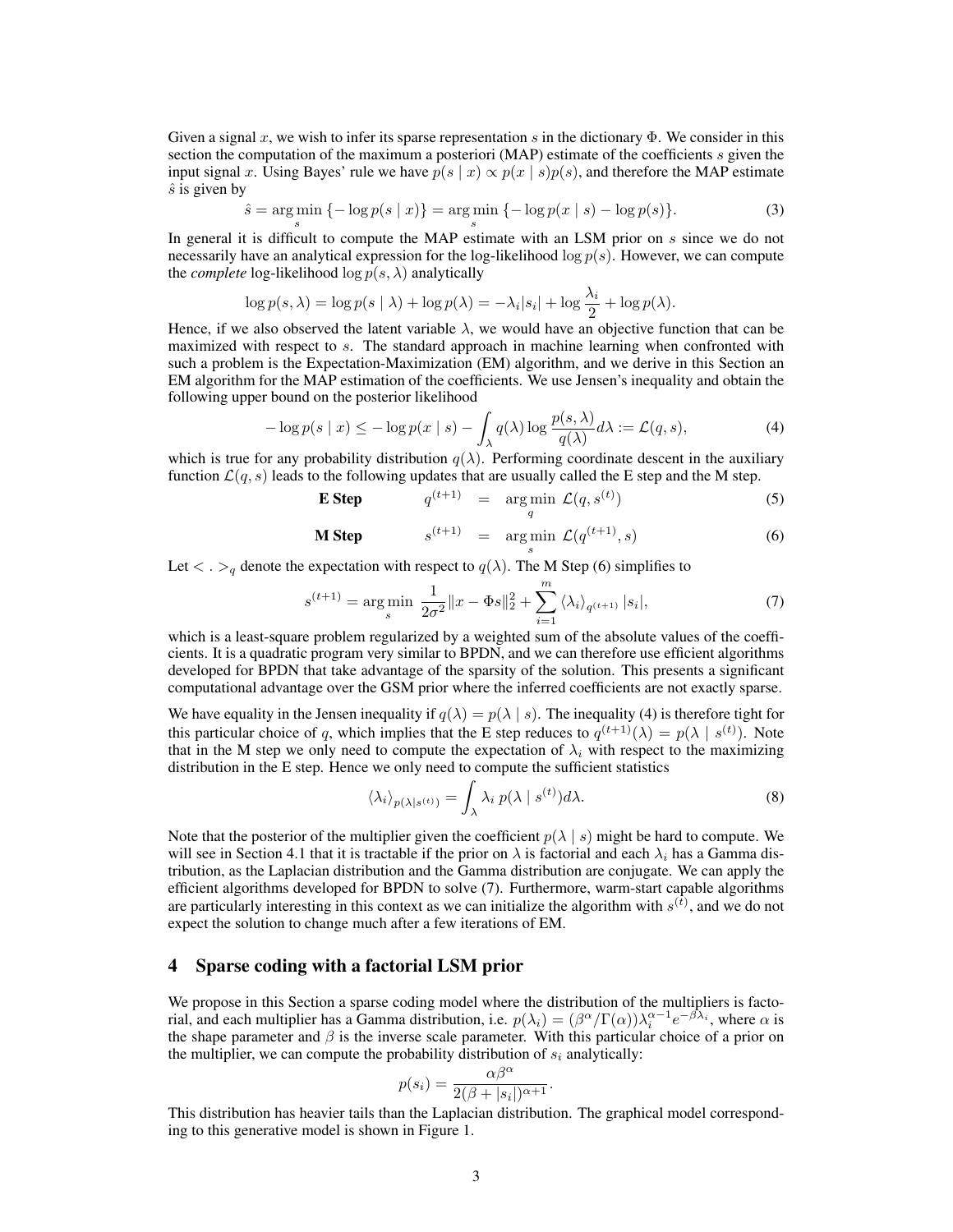### 4.1 Conjugacy

The Gamma distribution and Laplacian distribution are *conjugate*, i.e. the posterior probability of  $\lambda_i$  given  $s_i$  is also a Gamma distribution when the prior over  $\lambda_i$  is a Gamma distribution and the conditional probability of  $s_i$  given  $\lambda_i$  is a Laplace distribution with inverse scale  $\lambda_i$ . Hence, the posterior of  $\lambda_i$  given  $s_i$  is a Gamma distribution with parameters  $\alpha + 1$  and  $\beta + |s_i|$ .

The conjugacy is a key property that we can use in our EM algorithm proposed in Section 3. We saw that the solution of the E step is given by  $q^{(t+1)}(\lambda) = p(\lambda | s^{(t)})$ . In the factorial model we have  $p(\lambda | s) = \prod_i p(\lambda_i | s_i^{(t)})$ . The solution of the E step is therefore a product of Gamma distributions with parameters  $\alpha + 1$  and  $\beta + |s_i^{(t)}|$ , and the sufficient statistics (8) are given by

$$
\langle \lambda_i \rangle_{p(\lambda_i|s_i^{(t)})} = \frac{\alpha + 1}{\beta + |s_i^{(t)}|}.
$$
\n(9)

A coefficient that has a small value after t iterations but is not exactly zero will have in the next iteration a large reweighting factor  $\lambda_i^{(t+1)}$ , which increases the chance that it will be set to zero in the next iteration, resulting in a sparser representation. On the other hand, a coefficient having a large value after  $t$  iterations corresponds to a feature that is very salient in the signal  $x$ . It is therefore beneficial to reduce its corresponding inverse scale  $\lambda_i^{(t+1)}$  such that it is not penalized and can account for as much information as possible.

We saw that with the Gamma prior we can compute the distribution of  $s_i$  analytically, and therefore we can compute the gradient of  $\log p(s \mid x)$  with respect to s. Hence another inference algorithm is to descend the cost function in (3) directly using a method such as conjugate gradient, or the method proposed in [20] where the authors also exploit the conjugacy of the Laplacian and Gamma priors. We argue here that the EM algorithm is in fact more efficient. The solution of (7) indeed has typically few elements that are non-zero, and the computational complexity scales with the number of non-zero coefficients [6, 7]. On the other hand, a gradient-based method will have a harder time identifying the support of the solution, and therefore the required computations will involve all the coefficients, which is computationally expensive.

The update formula (9) is coincidentally equivalent to the reweighted L1 minimization scheme proposed by Candes et al. [21]. They solve the following sequence of problems `

$$
s^{(t+1)} = \underset{s}{\text{arg min}} \sum_{i=1}^{m} \lambda_i^{(t)} |s_i| \text{ subject to } ||x - \Phi s||_2 \le \delta \tag{10}
$$

with update  $\lambda_i^{(t+1)} = 1/(\beta + |s_i^{(t)}|)$  (which is identical to our rule when  $\alpha = 0$ ). The authors show that the solutions achieved by their algorithm are more sparse than the solution where  $\lambda_i = 1$  for all  $i$ . Whereas they derive this rule from mathematical intuitions regarding the L1 ball, we show that this update rule follows from from Bayesian inference assuming a Gamma prior over  $\lambda$ . It was also shown that evidence maximization in a sparse coding model with an automatic relevance determination prior can also be solved via a sequence of reweighted  $\ell_1$  optimization problems [22].

#### 4.2 Application to image coding

It has been shown that the convex relaxation consisting of replacing the  $\ell_0$  norm with the  $\ell_1$  norm is able to identify the sparsest solution under some conditions on the dictionary of basis functions [23]. However, these conditions are typically not verified for the dictionaries learned from the statistics of natural images [24]. For instance, it was observed in [16] that it is possible to infer sparser representations with a prior over the coefficients that is a mixture of a delta function at zero and a Gaussian distribution than with the Laplacian prior. We show that our proposed inference algorithm also leads to representations that are more sparse, as the LSM prior with Gamma hyperprior has heavier tails than the Laplacian distribution. We selected  $1000 \text{ } 16 \times 16$  image patches at random, and computed their sparse representations in a dictionary with 256 basis functions using both the conventional Laplacian prior and our LSM prior. The dictionary is learned from the statistics of natural images [24] using a Laplacian prior over the coefficients. To ensure that the reconstruction error is the same in both cases, we solve the constrained version of the problem as in [21], where we require that the signal to noise ratio of the reconstruction is equal to 10. We choose  $\beta = 0.01$  and 5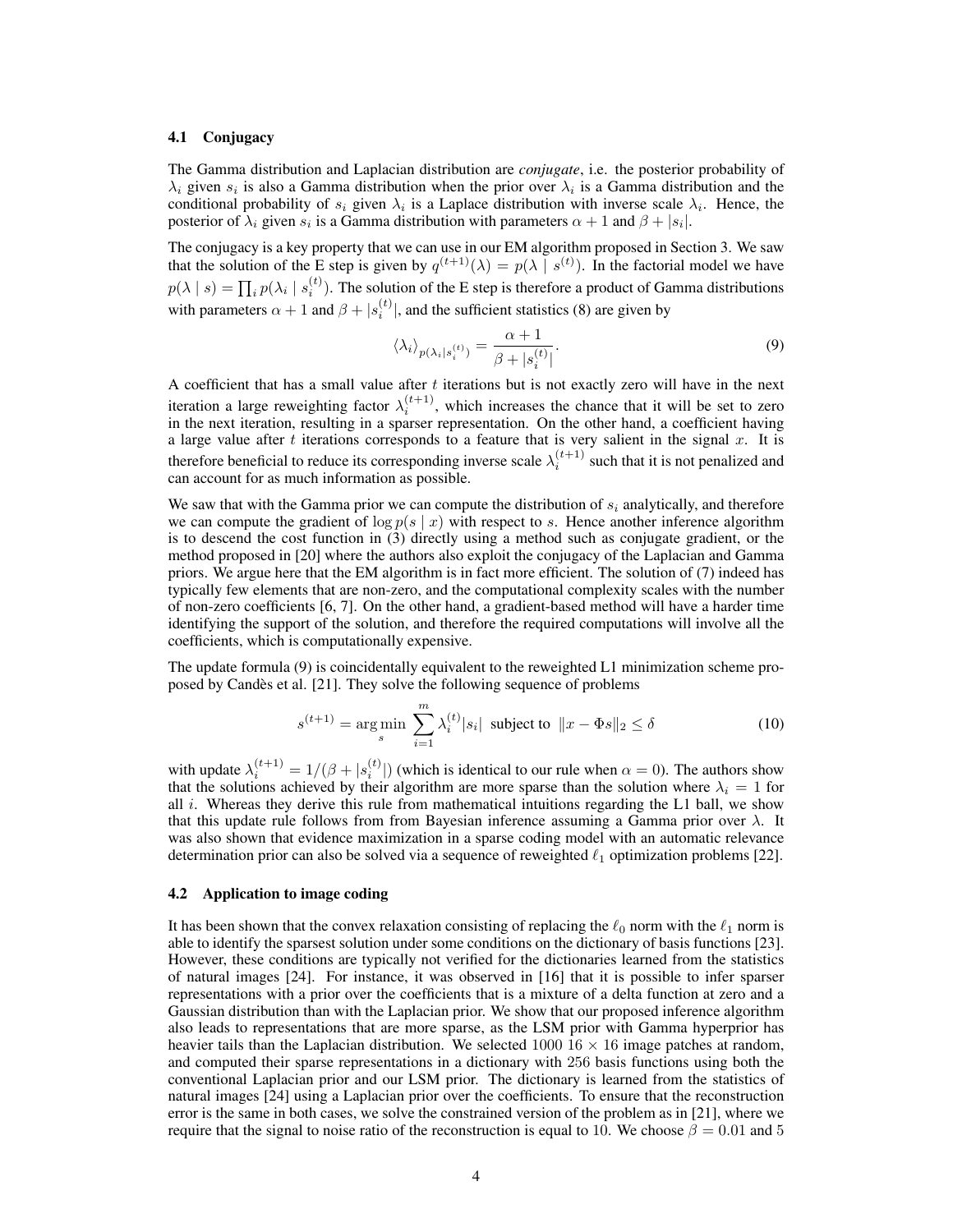EM iterations. We can see in Figure 2 that the representations using the LSM prior are indeed more sparse by approximately a factor of 2. Note that the computational complexity to compute these sparse representations is much lower than that of [16].



0 20 40 60 80 100 120 140 Laplacian prior  $0\frac{k}{n}$ 20 40 60 80 100 120 140F SM prior<br>S Sparsity of the representation

Figure 1: Graphical model representation of our proposed generative model where the multipliers distribution is factorial.

Figure 2: Sparsity comparison. On the x-axis (resp. y-axis) is the  $\ell_0$  norm of the representation inferred with the Laplacian prior (resp. LSM prior).

## 5 Sparse coding with a non-factorial model

It has been shown that many natural signals such as sound or images have a particular type of higher-order, sparse structure in which active coefficients occur in groups corresponding to basis functions having similar properties (position, orientation, or frequency tuning) [25, 1]. We focus in this Section on a class of signals that has a particular type of higher-order structure where the active coefficients occur in groups. We show here that the LSM prior can be used to capture this group structure in natural images, and we propose an efficient inference algorithm for this case.

### 5.1 Group sparsity

We consider a dictionary  $\Phi$  such that the basis functions can be divided in a set of disjoint groups or neighborhoods indexed by  $\mathcal{N}_k$ , i.e.  $\{1, \ldots, m\} = \bigcup_{k \in \Lambda} \mathcal{N}_k$ , and  $\mathcal{N}_i \cap \mathcal{N}_j = \emptyset$  if  $i \neq j$ . A signal having the group sparsity property is such that the sparse coefficients occur in groups, i.e. the indices of the nonzero coefficients are given by  $\bigcup_{k \in \Gamma} \mathcal{N}_k$ , where  $\Gamma$  is a subset of  $\Lambda$ .

The group sparsity structure can be captured with the LSM prior by having all the coefficients in a group share the same inverse scale parameter, i.e. for all  $i \in \mathcal{N}_k$ ,  $\lambda_i = \lambda_{(k)}$ . The corresponding graphical model is shown in Figure 3. This addresses the case where dependencies are allowed within groups, but not across groups as in the block- $\ell_1$  method [17]. Note that for some types of dictionaries it is more natural to consider overlapping groups to avoid blocking artifacts. We propose in Section 5.2 inference algorithms for both overlapping and non-overlapping cases.



 $s_{i-1}$ λ<sub>i-1</sub>  $\left[ s_{i-2} \atop s_{i-1} \right]$   $\left[ s_{i} \atop s_{i+1} \right]$  $\lambda_{\mathsf{i}}$  $s_{i+1}$   $s_{i+2}$  $\lambda_{i+2}$  $s_{i+3}$  $\lambda_{i+1}$ 

Figure 3: The two groups  $\mathcal{N}_{(k)} = \{i-2, i-1\}$ 1, *i*} and  $\mathcal{N}_{(l)} = \{i + 1, i + 2, i + 3\}$  are nonoverlapping.

Figure 4: The basis function coefficients in the neighborhood defined by  $\mathcal{N}(i) = \{i-1, i, i+1\}$ share the same multiplier  $\lambda_i$ .

#### 5.2 Inference

In the EM algorithm we proposed in Section 3, the sufficient statistics that are computed in the E step are  $\langle \lambda_i \rangle_{p(\lambda_i|s^{(t)})}$  for all i. We suppose as in Section 4.1 that the prior on  $\lambda_{(k)}$  is Gamma with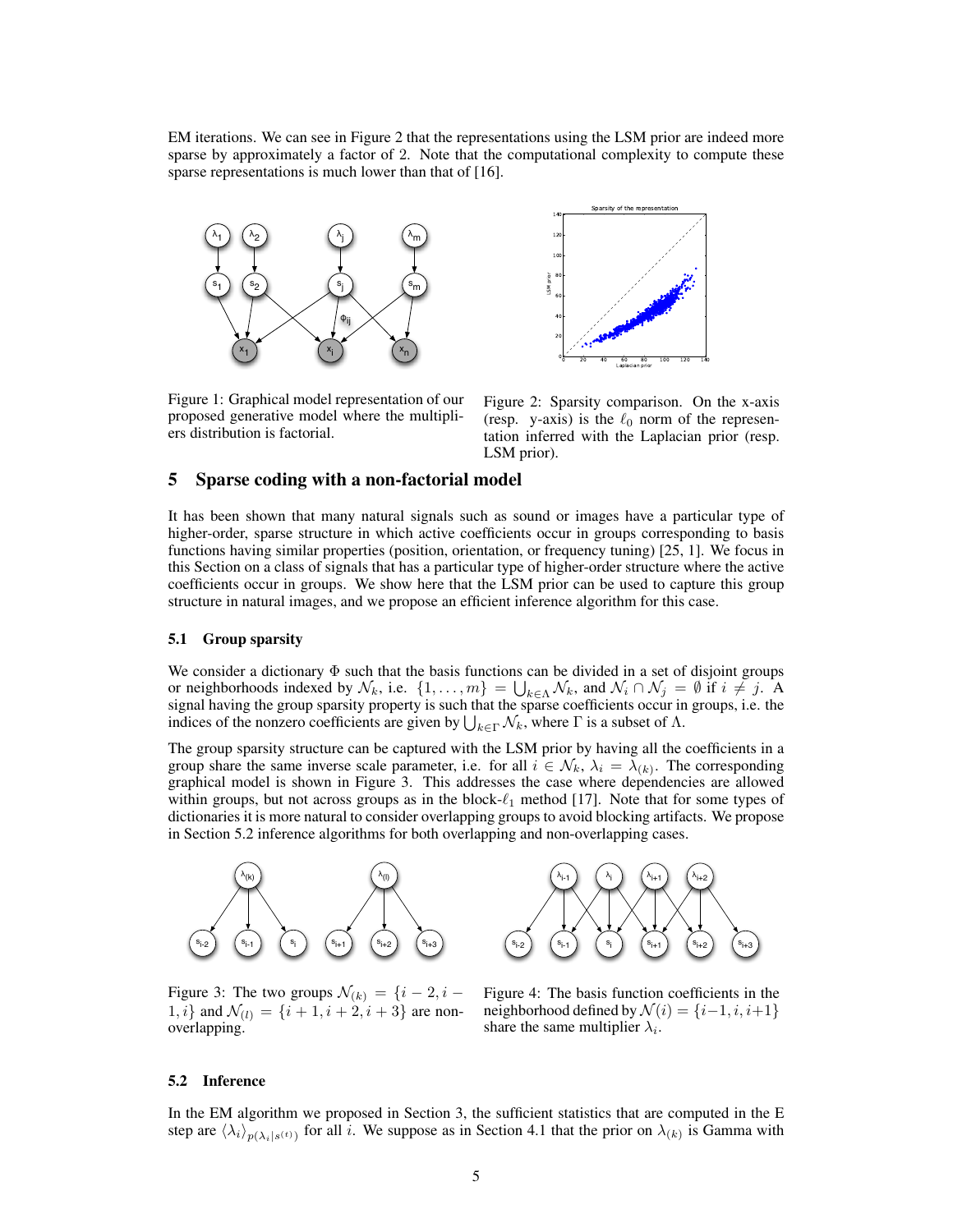parameters  $\alpha$  and  $\beta$ . Using the structure of the dependencies in the probabilistic model shown in Figure 3, we have

$$
\langle \lambda_i \rangle_{p(\lambda_i|s^{(t)})} = \langle \lambda_{(k)} \rangle_{p(\lambda_{(k)}|s^{(t)}_{\mathcal{N}_k})}
$$
\n(11)

where the index *i* is in the group  $\mathcal{N}_k$ , and  $s_{\mathcal{N}_k} = (s_j)_{j \in \mathcal{N}_k}$  is the vector containing all the coefficients in the group. Using the conjugacy of the Laplacian and Gamma distributions, the distribution of  $\lambda_{(k)}$ given all the coefficients in the neighborhood is a Gamma distribution with parameters  $\alpha+|\mathcal{N}_k|$  and  $\beta + \sum_{j \in N_k} |s_j|$ , where  $|\mathcal{N}_k|$  denotes the size of the neighborhood. Hence (11) can be rewritten as follows

$$
\lambda_{(k)}^{(t+1)} = \frac{\alpha + |\mathcal{N}_k|}{\beta + \sum_{j \in \mathcal{N}_k} |s_j^{(t)}|}.
$$
\n(12)

The resulting update rule is a form of divisive normalization. We saw in Section 2 that we can write  $s_k = \lambda_{(k)}^{-1} u_k$ , where  $u_k$  is a Laplacian random variable with scale 1, and thus after convergence we have  $u_k^{(\infty)} = (\alpha + |\mathcal{N}_k|) s_k^{(\infty)}$  $\binom{(\infty)}{k}$ / $(\beta + \sum_{j \in \mathcal{N}_k} |s_j^{(\infty)}|)$ . Such rescaling operations are also thought to play an important role in the visual system. [25]

Now let us consider the case where coefficient neighborhoods are allowed to overlap. Let  $\mathcal{N}(i)$ denote the indices of the neighborhood that is centered around  $s_i$  (see Figure 4 for an example). We propose to estimate the scale parameter  $\lambda_i$  by only considering the coefficients in  $\mathcal{N}(i)$ , and suppose that they all share the same multiplier  $\lambda_i$ . In this case the EM update is given by

$$
\lambda_i^{(t+1)} = \frac{\alpha + |\mathcal{N}(i)|}{\beta + \sum_{j \in \mathcal{N}(i)} |s_j^{(t)}|}.
$$
\n(13)

Note that we have not derived this rule from a proper probabilistic model. A coefficient is indeed a member of many neighborhoods as shown in Figure 4, and the structure of the dependencies implies  $p(\lambda_i | s) \neq p(\lambda_i | s_{N(i)})$ . However, we show experimentally that estimating the multiplier using (13) gives good performance. A similar approximation is used in the GSM *analysis*-based model [26]. Note that the noise shaping algorithm, which bears similarities with the iterative thresholding algorithm developed for BPDN [7], is modified in [27] using an update that is essentially inversely proportional to ours. The authors show improved coding efficiency in the context of natural images.

#### 5.3 Compressive sensing recovery

In compressed sensing, we observe a number n of random projections of a signal  $s_0 \in \mathbb{R}^m$ , and it is in principle impossible to recover  $s_0$  if  $n < m$ . However, if  $s_0$  has p non-zero coefficients, it has been shown in [28] that it is sufficient to use  $n \propto p \log m$  such measurements. We denote by  $W \in \mathbb{R}^{n \times m}$  the measurement matrix and let  $y = W s_0$  be the observations. A standard method to obtain the reconstruction is to use the solution of the Basis Pursuit (BP) problem

$$
\hat{s} = \underset{s}{\text{arg min}} \|s\|_1 \quad \text{subject to} \quad Ws = y. \tag{14}
$$

Note that the solution of BP is the solution of BPDN as  $\mu$  converges to zero in (1), or  $\delta = 0$  in (10). If the signal has structure beyond sparsity, one can in principle recover the signal with even fewer measurements using an algorithm that exploits this structure [19, 29]. We therefore compare the performance of BP with the performance of our proposed LSM inference algorithms

$$
s^{(t+1)} = \arg\min_{s} \sum_{i=1}^{m} \lambda_i^{(t)} |s_i| \quad \text{subject to} \quad Ws = y. \tag{15}
$$

We denote by RWBP the algorithm with the factorial update (9), and  $RW_3BP$  (resp.  $RW_5BP$ ) the algorithm with our proposed divisive normalization update (13) with group size 3 (resp. 5). We consider 50-dimensional signals that are sparse in the canonical basis and where the neighborhood size is 3. To sample such a signal  $s \in \mathbb{R}^{50}$ , we draw a number d of "centroids" i, and we sample three values for  $s_{i-1}$ ,  $s_i$  and  $s_{i+1}$  using a normal distribution of variance 1. The groups are thus allowed to overlap. A compressive sensing recovery problem is parameterized by  $(m, n, d)$ . To explore the problem space we display the results using phase plots as in [30], which plots performance as a function of different parameter settings. We fix  $m = 50$  and parameterize the phase plots using the indeterminacy of the system indexed by  $\delta = n/m$ , and the approximate sparsity of the system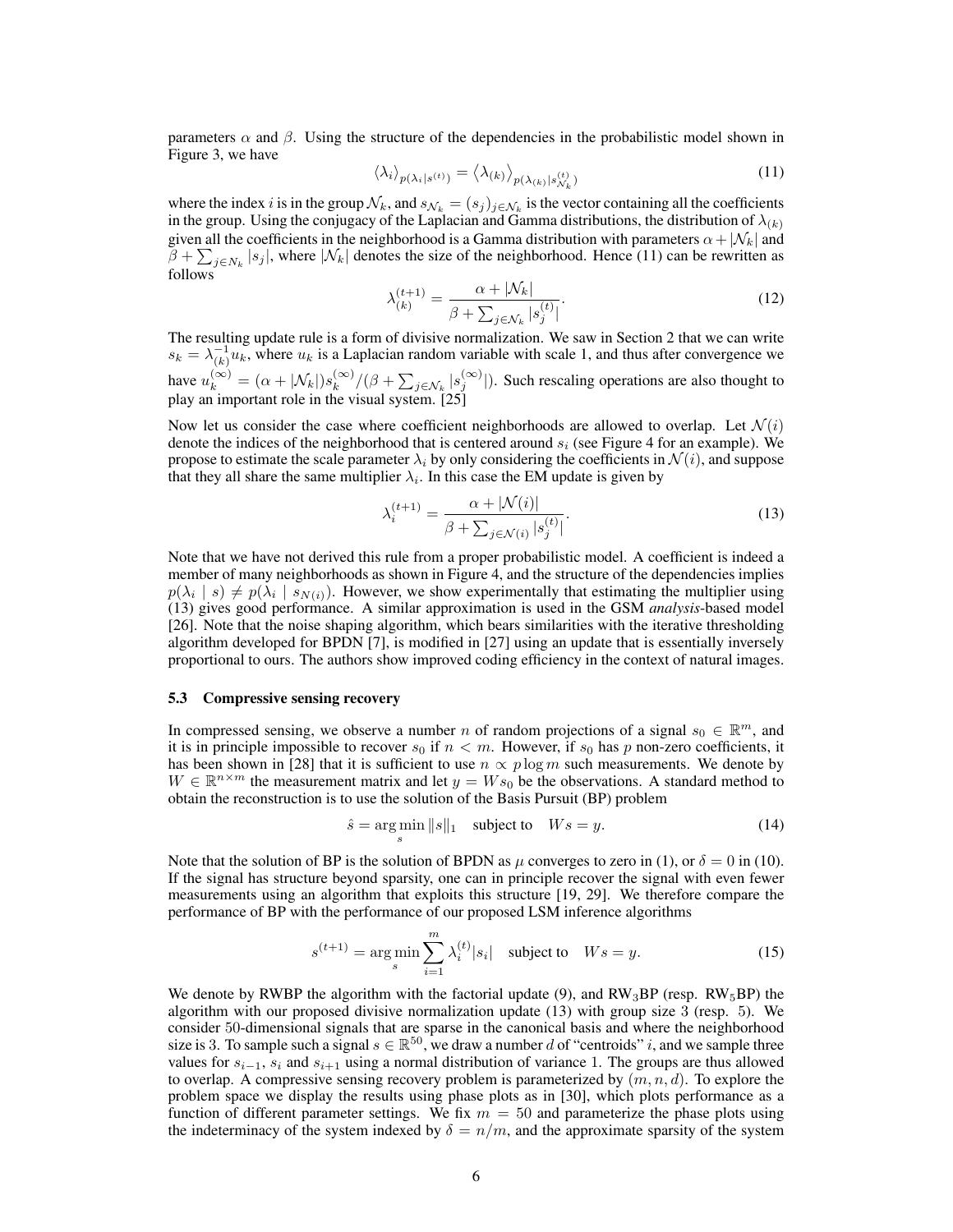indexed by  $\rho = 3d/m$ . We vary  $\delta$  and  $\rho$  in the range [.1, .9] using a 30 by 30 grid. For a given value  $(\delta, \rho)$  on the grid, we sample 10 sparse signals using the corresponding  $(m, n, d)$  parameters. The underlying sparse signal is recovered using the three algorithms and we average the recovery error  $\|\hat{s} - s_0\|_2 / \|s_0\|_2$  for each of them. We show in Figure 5 that RW<sub>3</sub>BP clearly outperforms RWBP. There is a slight improvement by going from BP to RWBP (see supplementary material), but this improvement is rather small as compared with going from RWBP to  $RW_3BP$  and  $RW_5BP$ . This illustrates the importance of using the higher-order structure of the signals in the inference algorithm. The performance of  $RW_3BP$  and  $RW_5BP$  is comparable (see supplementary material), which shows that our algorithm is not very sensitive to the choice of the neighborhood size.



Figure 5: Compressive sensing recovery results using synthetic data. Shown are the phase plots for a sequence of BP problems with the factorial update (RWBP), and a sequence of BP problems with the divisive normalization update with neighborhood size 3 ( $RW<sub>3</sub>BP$ ). On the x-axis is the sparsity of the system indexed by  $\rho = 3d/m$ , and on the y-axis is the indeterminacy of the system indexed by  $\delta = n/m$ . At each point  $(\rho, \delta)$  in the phase plot we display the average recovery error.

#### 5.4 Application to natural images

It has been shown that adapting a dictionary of basis functions to the statistics of natural images so as to maximize sparsity in the coefficients results in a set of dictionary elements whose spatial properties match those of V1 (primary visual cortex) receptive fields [24]. However, the basis functions are learned under a probabilistic model where the probability density over the basis functions coefficients is factorial, whereas the sparse coefficients exhibit statistical dependencies [15, 16]. Hence, a generative model with factorial LSM is not rich enough to capture the complex statistics of natural images. We propose here to model these dependencies using a non-factorial LSM model. We fix a topography where the basis functions coefficients are arranged on a 2D grid, and with overlapping neighborhoods of fixed size  $3 \times 3$ . The corresponding inference algorithm uses the divisive normalization update (13).

We learn the optimal dictionary of basis functions  $\Phi$  using the learning rule  $\Delta\Phi = \eta \langle (x - \Phi\hat{s})\hat{s}^T \rangle$ as in [24], where  $\eta$  is the learning rate,  $\hat{s}$  are the basis functions coefficients inferred under the model (13), and the average is taken over a batch of size 100. We fix  $n = m = 256$ , and sample  $16 \times 16$ image patches from a set of whitened images, using a total of 100000 batches. The learned basis functions are shown in Figure 6. We see here that the neighborhoods of size  $3 \times 3$  group basis functions at a similar position, scale and orientation. The topography is similar to how neurons are arranged in the visual cortex, and is reminiscent of the results obtained in topographic ICA [13] and topographic mixture of experts models [31]. An important difference is that our model is based on a *generative* sparse coding model in which both inference and learning can be implemented via local network interactions [7]. Because of the topographic organization, we also obtain a neighborhoodbased divisive normalization rule.

Does the proposed non-factorial model represent image structure more efficiently than those with factorial priors? To answer this question we measured the models' ability to recover sparse structure in the compressed sensing setting. We note that the basis functions are learned such that they represent the sparse structure in images, as opposed to representing the images exactly (there is a noise term in the generative model (2)). Hence, we design our experiment such that we measure the recovery of this sparse structure. Using the basis functions shown in Figure 6, we first infer the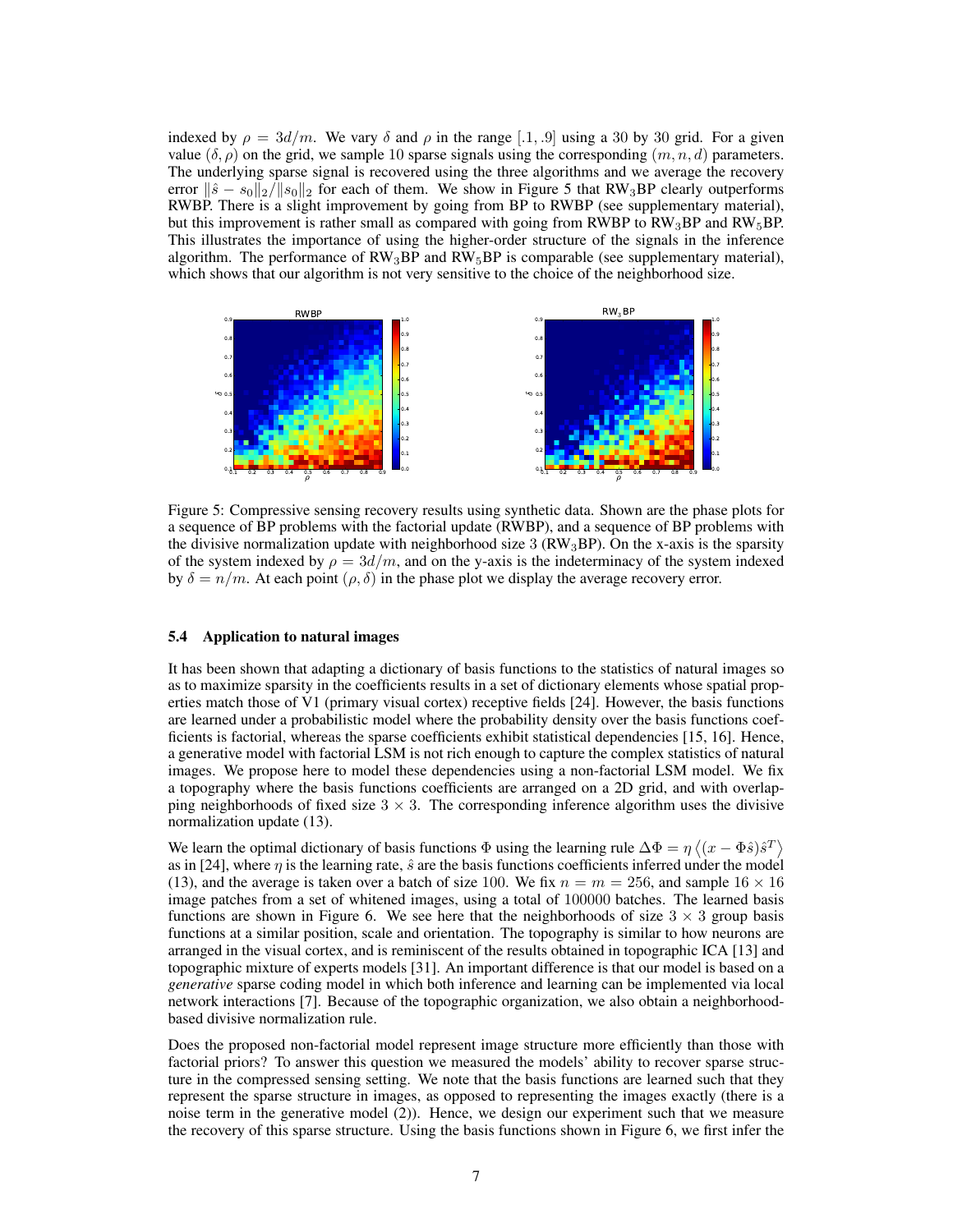sparse coefficients s<sub>0</sub> of an image patch x such that  $||x - \Phi s_0||_2 < \delta$  using the inference algorithm corresponding to the model. We fix  $\delta$  such that the SNR is 10, and thus the three sparse approximations for the three models contain the same amount of signal power. We then compute random projections  $y = W\Phi s_0$  where W is the random measurements matrix. We attempt to recover the sparse coefficients as in Section 5.3 by substituting  $W := \Phi \tilde{W}$ , and  $y := \Phi s_0$ . We compare the recovery performance  $\|\Phi \hat{s} - \Phi s_0\|_2 / \|\Phi s_0\|_0$  for 100 16 × 16 image patches selected at random, and we use 110 random projections. We can see in Figure 7 that the model with non-factorial LSM prior outperforms the other models as it is able to capture the group sparsity structure in natural images.



Figure 6: Basis functions learned in a nonfactorial LSM model with overlapping groups of size  $3 \times 3$ 



Figure 7: Compressive sensing recovery. On the x-axis is the recovery performance for the factorial LSM model (RWBP), and on the y-axis the recovery performance for the non-factorial LSM model with  $3 \times 3$  overlapping groups (RW<sub>3×3</sub>BP). RW<sub>3×3</sub>BP outperforms RWBP. See supplementary material for the comparison between  $RW_{3\times 3}BP$  and BP as well as between RWBP and BP.

## 6 Conclusion

We introduced a new class of probability densities that can be used as a prior for the coefficients in a *generative* sparse coding model of images. By exploiting the conjugacy of the Gamma and Laplacian prior, we were able to derive an efficient inference algorithm that consists of solving a sequence of reweighted  $\ell_1$  least-square problems, thus leveraging the multitude of algorithms already developed for BPDN. Our framework also makes it possible to capture higher-order dependencies through group sparsity. When applied to natural images, the learned basis functions of the model may be topographically organized according to the specified group structure. We also showed that exploiting the group sparsity results in performance gains for compressive sensing recovery on natural images. An open question is the learning of group structure, which is a topic of ongoing work.

We wish to acknowledge support from NSF grant IIS-0705939.

### References

- [1] S. Lyu and E. P. Simoncelli. Statistical modeling of images with fields of gaussian scale mixtures. In *Advances in Neural Computation Systems (NIPS)*, Vancouver, Canada, 2006.
- [2] S.S. Chen, D.L. Donoho, and M.A. Saunders. Atomic decomposition by basis pursuit. *SIAM Journal on Scientific Computing*, 20(1):33–61, 1999.
- [3] R. Tibshirani. Regression shrinkage and selection via the lasso. *Journal of the Royal Statistical Society. Series B*, 58(1):267–288, 1996.
- [4] Y. Tsaig and D.L. Donoho. Extensions of compressed sensing. *Signal Processing*, 86(3):549–571, 2006.
- [5] R. Raina, A. Battle, H. Lee, B. Packer, and A.Y. Ng. Self-taught learning: Transfer learning from unlabeled data. *Proceedings of the Twenty-fourth International Conference on Machine Learning*, 2007.